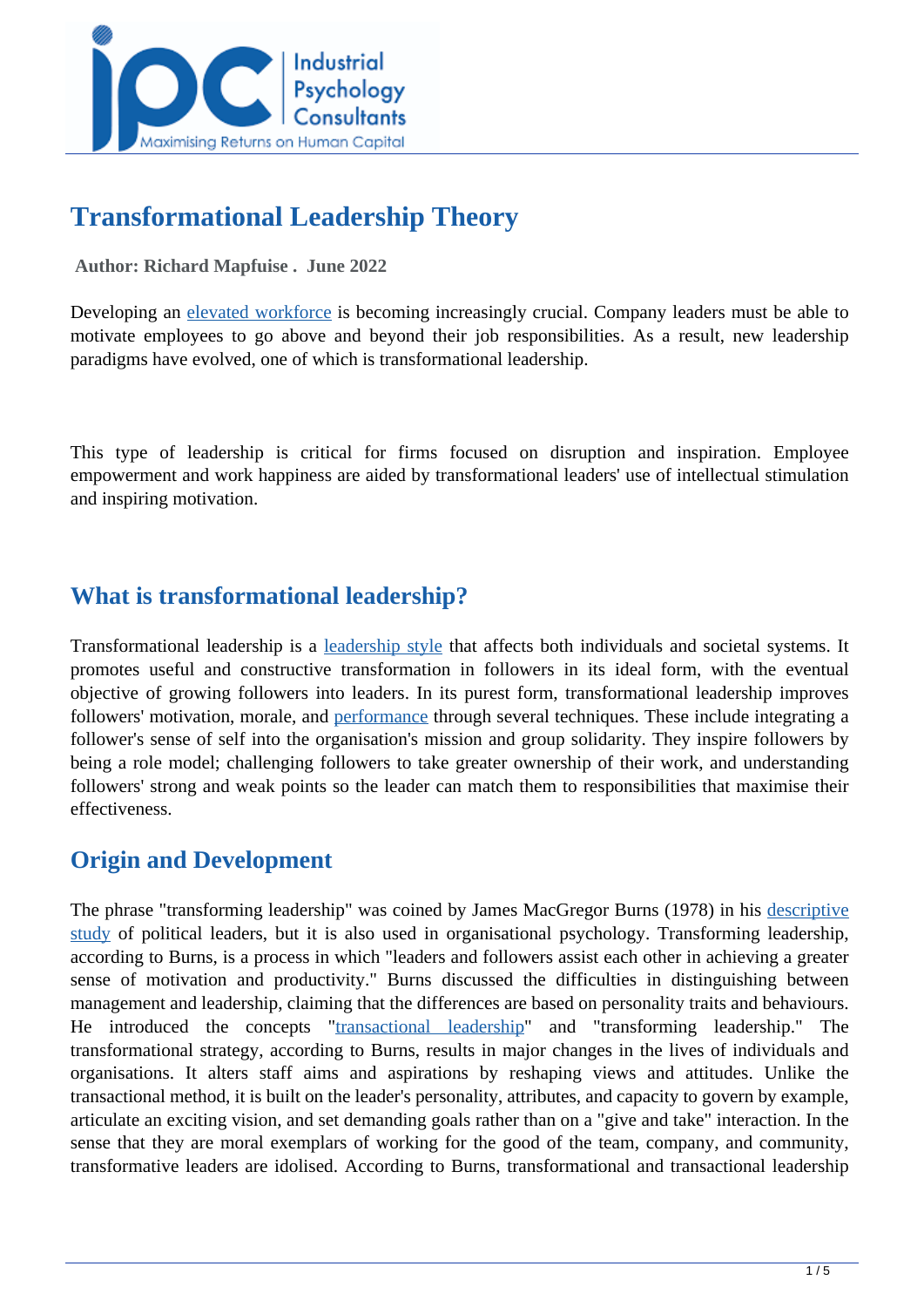

styles are mutually incompatible. Transactional leaders often do not push for corporate cultural change and instead operate within the current culture, but transformational leaders might attempt to alter the [corporate culture.](../articles/The-Best-Definitions-Of-Organisational-Culture-)

Bernard M. Bass (1985) expanded on the findings of Burns (1978) by exploring the cognitive conditions that enable transformative and transactional leadership. The effect of a leader on his followers is the first criterion for determining whether or not he is transformative. Bass expanded on Burns' (1978) early thoughts to help explain how transformational leadership may be assessed and how it affects follower productivity and [commitment.](../articles/organizational-commitment-everything-you-need-to-know) The followers of such a leader have faith in, adoration for, allegiance to, and loyalty towards the leader and are prepared to work more than anticipated because of the transformational leader's traits.

These outcomes arise because the transformational leader provides followers with more than simply a way to make money; they provide followers with an exciting [goal,](../articles/setting-goals-in-the-workplace) vision, and a persona. The leader transforms and encourages their team through inspirational motivation (formerly known as charisma), intellectual stimulation, and personalised concern. Additionally, this leader motivates people to think of new and imaginative ways to challenge the status quo and transform the environment to achieve success. Finally, in contrast to Burns, Bass proposed that leadership may exhibit both transformative and transactional leadership simultaneously.

Transformational and transactional leadership positively predicts a wide range of performance outcomes, including individual, team, and organisational level factors, according to 30 years of research and several meta-analyses.

### **Components**

Transformational leadership may be found at several levels of an organisation, including teams, departments, divisions, and the overall organisation. Imaginative, motivating, courageous, risk-taking and intelligent thinkers are these kinds of leaders. They have a magnetic personality. However, charisma alone is inadequate to change the way a company runs. Transformational leaders must demonstrate the following four characteristics to effect big changes: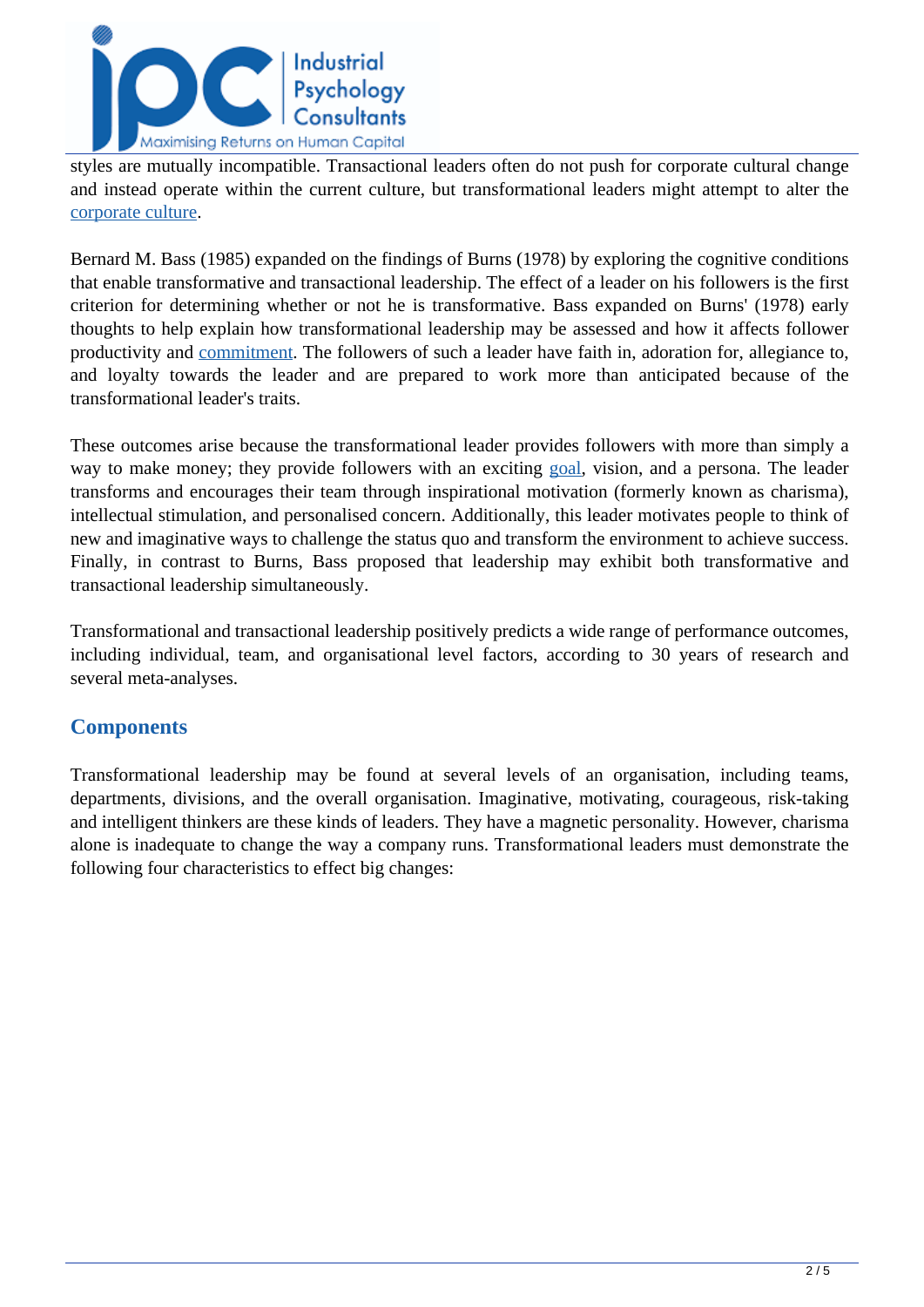



**Inspirational Motivation**: Promoting a consistent vision, purpose, and system of principles to followers is the cornerstone of transformative leadership. Transformational leaders lead by offering purpose and challenge to their followers. These leaders know what they want from every encounter because their aim is compelling. They labour tirelessly and positively to promote a sense of cooperation and dedication.

**Intellectual Stimulation**: Such leaders inspire their employees to be creative and imaginative. They promote fresh ideas from their followers and never publicly condemn them for their blunders. Leaders concentrate on the "what" of challenges rather than the "blaming" aspect. They have no qualms about abandoning an old technique that they established if it proved inefficient.

**Idealized Influence**: They assume that a leader can only influence followers if they practice what they preach. Leaders serve as role models for followers to aspire to become. Through their actions, such leaders ultimately earn the confidence and commitment of their followers. They often prioritize their followers' concerns over their own, forego personal benefits for others, and exhibit honesty and integrity. Such leaders use authority to persuade them to work toward the group's shared objective.

**Individualized Consideration**: Leaders serve as coaches to their followers and recognize and reward them for their creativity and ingenuity. The followers are differentiated based on their abilities and expertise. They are given the authority to make recommendations and are always given the necessary backing to carry them out.

## **Effects of transformational leadership**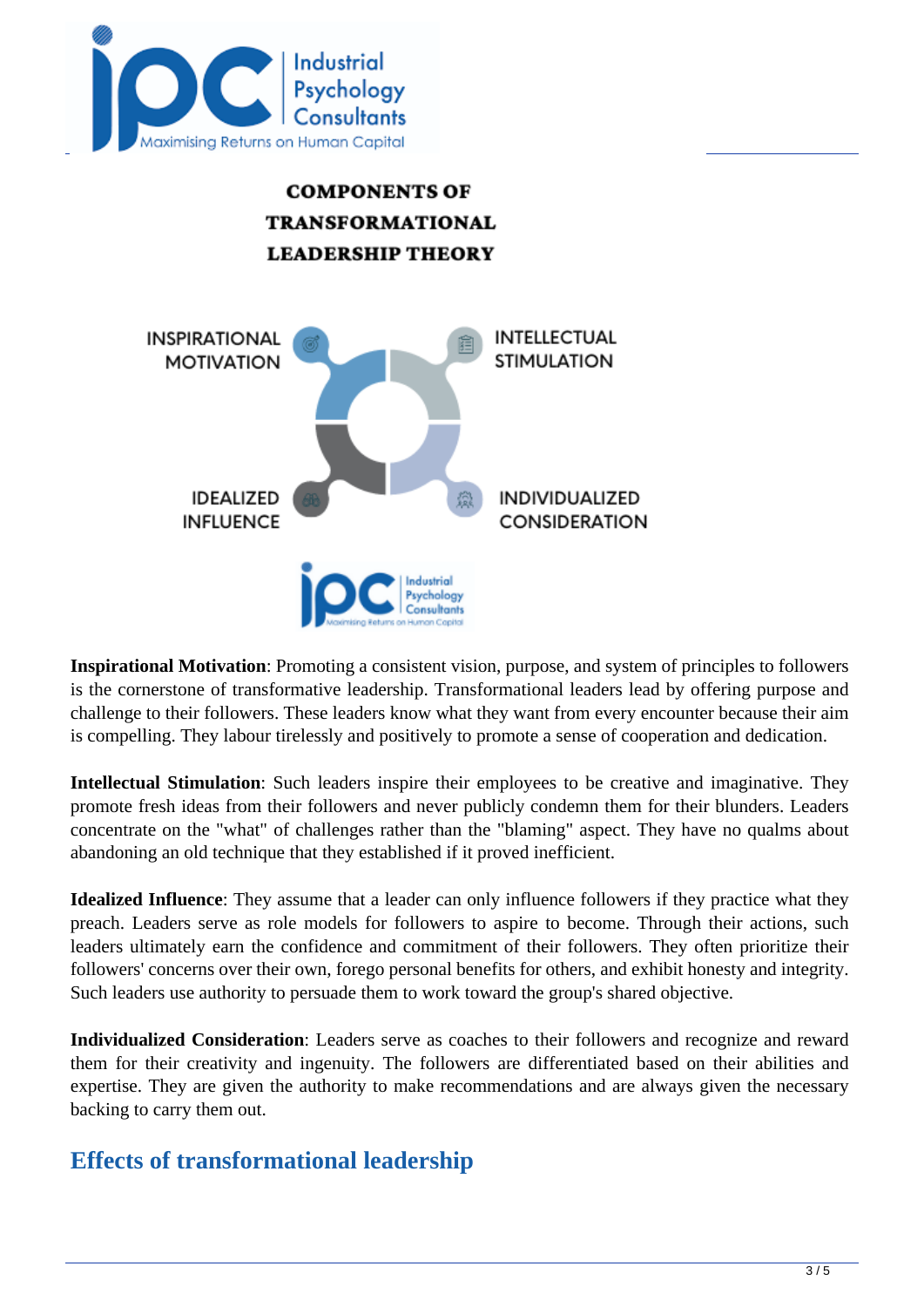

In today's unpredictable world, marked by worldwide volatility and organisational turbulence, transformational leadership is required at all levels of the business. Such leaders' followers exhibit high work satisfaction, organisational loyalty, and citizenship behaviours. With such a dedicated staff, it will undoubtedly be beneficial to explore establishing methods for reforming a business via leadership.

### **Implications for managers**

Guidelines for transformational leadership:

- 1. Develop a demanding yet compelling vision with your team.
- 2. Connect the vision to a [plan](../articles/strategy-execution-what-you-need-to-know) for achieving it.
- 3. Create a vision, articulate it, and transform it into actions.
- 4. Demonstrate boldness, decisiveness, and enthusiasm in the vision and its execution.
- 5. Bring the idea to life through planned bite-sized stages and incremental accomplishments on the way to complete execution.

## **Examples of transformational leadership**

Apple's iPhone. Office by Microsoft. The automobile and streaming entertainment services. These commodities and services altered civilisation during the industrial era, but they also have another commonality: they were all designed under the leadership of transformational leaders.

### 1. **Jeff Bezos (Amazon)**

[Jeff Bezos](https://www.biography.com/business-figure/jeff-bezos) has always known that a successful business is about concentrating on the consumer, as evidenced by a recently resurfaced 1999 interview with the Amazon founder. Despite the reporter's skepticism in the video, Bezos presents a bold vision of what the world's greatest online store could become - and how he would achieve it. In many ways, Amazon is the perfect illustration of transformational leadership, illustrating that by concentrating on a series of short-term tasks (the company began as a bookstore, after all), it is possible to achieve loftier goals.

### 2. **John D Rockefeller (Standard Oil)**

[John D Rockefeller w](https://www.biography.com/business-figure/john-d-rockefeller)as unquestionably a transformative leader among the most prominent and influential nineteenth and twentieth-century entrepreneurs. His investments in kerosene reduced the nation's economic dependency on whaling, and he consolidated and changed the young oil and gas business in the United States. Although dubbed a robber baron, Rockefeller was an undeniably successful businessman, with his charity serving as an excellent form of corporate citizenship.

#### 3. **Bill Gates (Microsoft)**

[Bill Gates](https://www.gatesnotes.com/Bio) transformed the world's landscape with his Windows operating system and his integration of software, such as the Microsoft Office suite, with personal computers. However, Mr. Gates had to conquer preliminary conflicts with the US Administration over anti-trust suspicions, with the operating